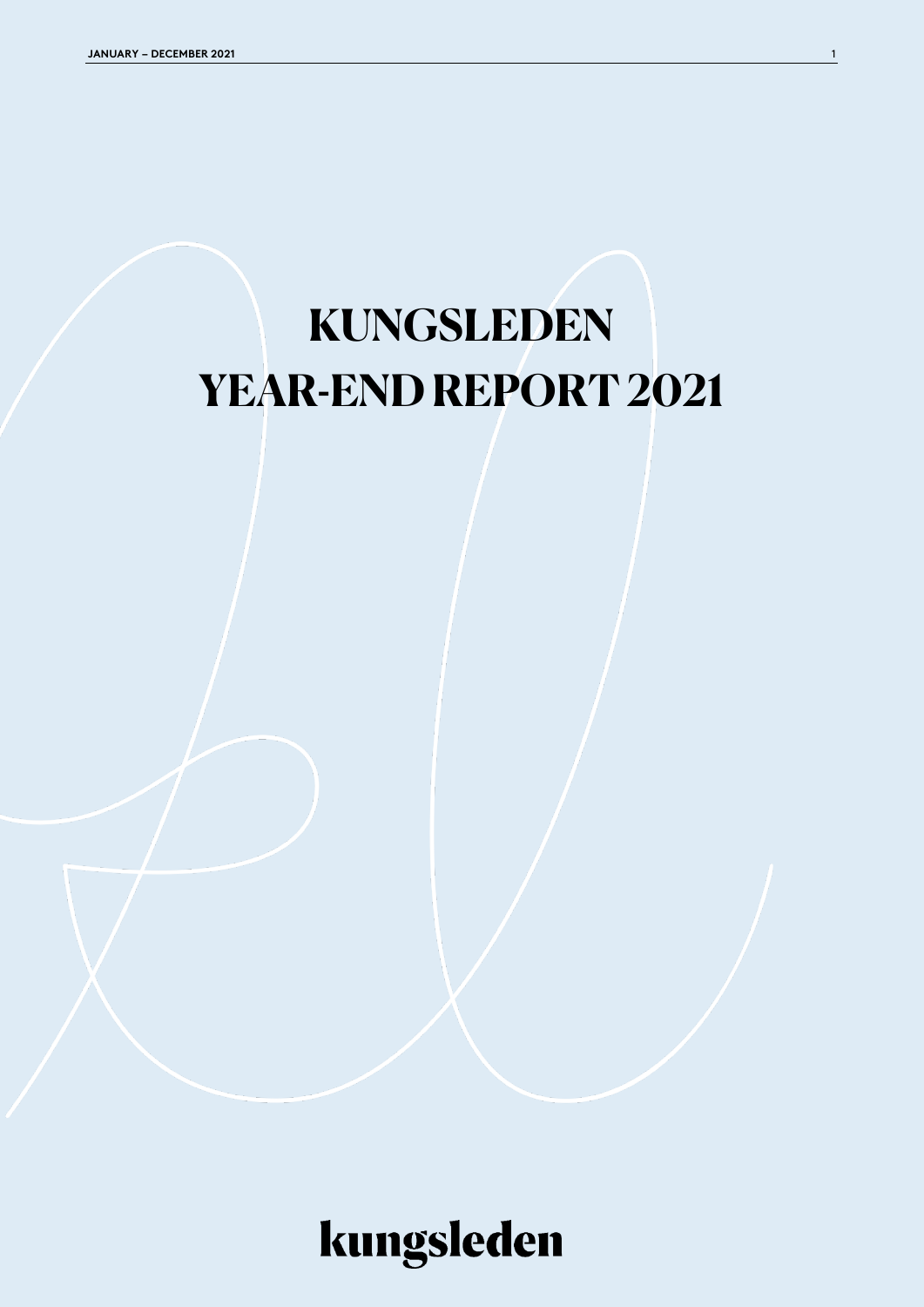## **YEAR-END REPORT JANUARY-DECEMBER 2021**

**Kungsleden AB's year-end report 2021 has been prepared for the purpose of complying with the terms of Kungsleden AB's (publ) bond and loan agreements. On 2 August 2021, Castellum AB (publ) announced a public offer to the shareholders of Kungsleden AB (publ). In November 2021, the offer was declared unconditional, after which Kungsleden's shares were delisted from Nasdaq Stockholm in December 2021. Kungsleden is a subsidiary of Castellum since 15 November 2021. As of 31 December 2021, we owned 208 properties with a leasable area of some 2 million sq.m. and a total value of SEK 47,258 million.**

#### **THE YEAR IN BRIEF**

- Profit from property management increased by 5 per cent to SEK 1,322 million (1,257). The increase is mainly due to higher rental revenue, lower selling and administration costs and improved net financial items.
- After investments of SEK 1,307 million (1,395) and positive unrealised changes in value of SEK 5,441 million (948), which corresponds to 13.4 per cent, property value at the end of the year was SEK 47,258 million compared to SEK 40,718 million at the beginning of the year.

#### **SIGNIFICANT EVENTS DURING AND AFTER THE FOURTH QUARTER**

- In the quarter Kungsleden AB has applied for de-listing from Nasdaq Stockholm following that Castellum AB announced a public offer on 2 August 2021. 3 December 2021 was the last day of trading shares in Kungsleden AB on Nasdaq Stockholm.
- On 8 December 2021, the Board of Kungsleden appointed Ylva Sarby Westman as new CEO of Kungsleden AB.
- At Kungsleden's Extraordinary General Meeting (EGM) on 10 December 2021, the meeting elected Rutger Arnhult as new Chairman of the Board and Jakob Mörndal, Mariette Hilmersson and Kristina Månesköld as new Board members. This is a result of the completed bid from Castellum.
- The CEO of Kungsleden AB, Ylva Sarby Westman, has decided to leave her position as deputy CEO and CFO of Castellum and as CEO of Kungsleden AB and will leave her position in the spring when a new CEO has been appointed.

|                                         | 2021    | 2020    | 2021                     | 2020    |
|-----------------------------------------|---------|---------|--------------------------|---------|
| Key ratios                              | Jan-Dec | Jan-Dec | Oct-Dec                  | Oct-Dec |
| Book value properties, MSEK             | 47,258  | 40,718  | 47,258                   | 40.718  |
| Property yield investment properties, % | 4.3     | 4.6     | 4.1                      | 4.5     |
| Occupancy rate investment properties, % | 92.9    | 92.9    | 92.9                     | 92.9    |
| Surplus ratio investment properties, %  | 70.6    | 70.1    | 68.4                     | 69.2    |
| Return on equity, %                     | 27.0    | 9.1     | 61.6                     | 14.6    |
| LTV (loan-to-value) ratio, %            | 40.6    | 45.0    | $\overline{\phantom{a}}$ |         |
| Interest coverage ratio, multiple       | 4.9     | 4.5     | 4.9                      | 4.7     |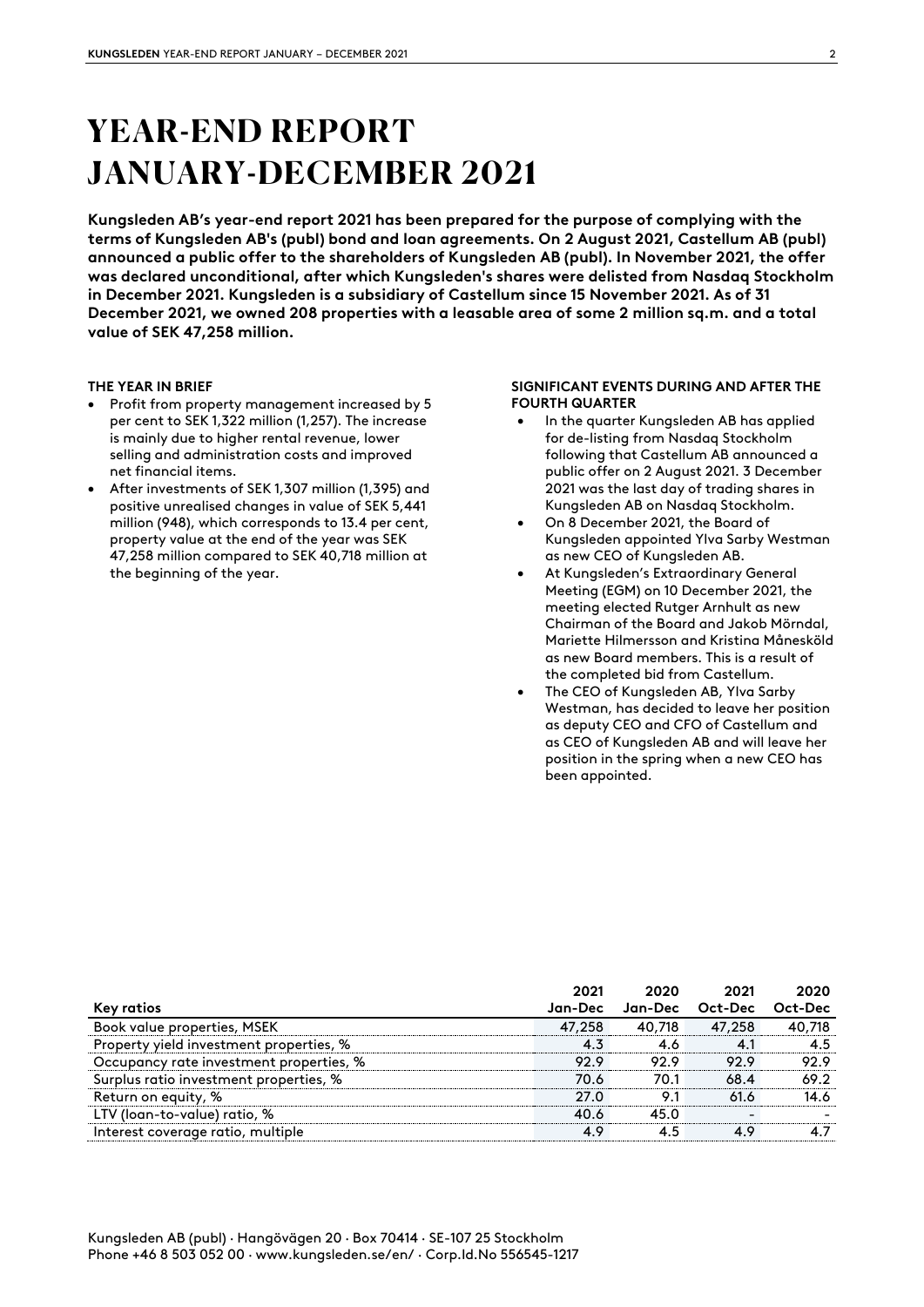## **CONSOLIDATED INCOME STATEMENT**

|                                        | 2021     | 2020    | 2021    | 2020    |
|----------------------------------------|----------|---------|---------|---------|
| <b>MSEK</b>                            | Jan-Dec  | Jan-Dec | Oct-Dec | Oct-Dec |
| Revenue                                |          |         |         |         |
| Rental revenue                         | 2,563    | 2,501   | 650     | 633     |
| Other revenue                          | 30       | 29      | 11      | 9       |
| <b>Total revenue</b>                   | 2,593    | 2,530   | 661     | 642     |
| <b>Property costs</b>                  |          |         |         |         |
| Operations                             | $-466$   | $-445$  | $-123$  | $-115$  |
| Maintenance                            | $-83$    | $-80$   | $-31$   | $-23$   |
| Property tax                           | $-140$   | $-150$  | -36     | $-41$   |
| Property administration                | $-114$   | $-112$  | $-32$   | $-26$   |
| <b>Total property costs</b>            | $-803$   | $-787$  | $-222$  | $-204$  |
| <b>OPERATING NET</b>                   | 1,790    | 1,743   | 439     | 438     |
| Selling and administration costs       | $-95$    | $-102$  | $-32$   | $-28$   |
| Financial revenues and financial costs | $-340$   | $-355$  | -81     | -86     |
| Costs of right of use                  | $-33$    | $-29$   | $-9$    | -8      |
| <b>Net financial items</b>             | $-373$   | $-384$  | -90     | $-93$   |
| PROFIT FROM PROPERTY MANAGEMENT        | 1,322    | 1,257   | 318     | 317     |
| Changes in value                       |          |         |         |         |
| Properties                             | 5,458    | 960     | 3,747   | 478     |
| Interest derivatives                   | 239      | $-157$  | 57      | 34      |
| Total changes in value                 | 5,698    | 803     | 3,804   | 512     |
| <b>PROFIT BEFORE TAX</b>               | 7,019    | 2,060   | 4,122   | 829     |
| Tax                                    | $-1,389$ | $-424$  | $-793$  | $-152$  |
| <b>NET PROFIT</b>                      | 5,630    | 1,636   | 3,329   | 676     |

### **CONSOLIDA TED STATEMENT OF COMPREHENSIVE INCOME**

|                                                         | 2021    | 2020    | 2021    | 2020     |
|---------------------------------------------------------|---------|---------|---------|----------|
| <b>MSEK</b>                                             | Jan-Dec | Jan-Dec | Oct-Dec | Oct-Dec  |
| Net profit                                              | 5.630   | 1.636   | 3.329   | 676      |
| Other comprehensive income                              |         |         |         |          |
| Translation gains/losses for the year, on consolidation |         |         |         |          |
| of foreign operations                                   |         |         |         | $\Omega$ |
| Net profit                                              | 5,630   | 1,636   | 3,329   | 676      |

### **COMMENTS ON RESULTS FOR THE FOURTH QUARTER**

Profit from property management for the fourth quarter were in line with previous year and was SEK 318 million (317). Profit for the quarter were SEK 3,329 million, compared to SEK 676 million for the corresponding period of the previous year. The increase is due to greater positive changes in value of properties.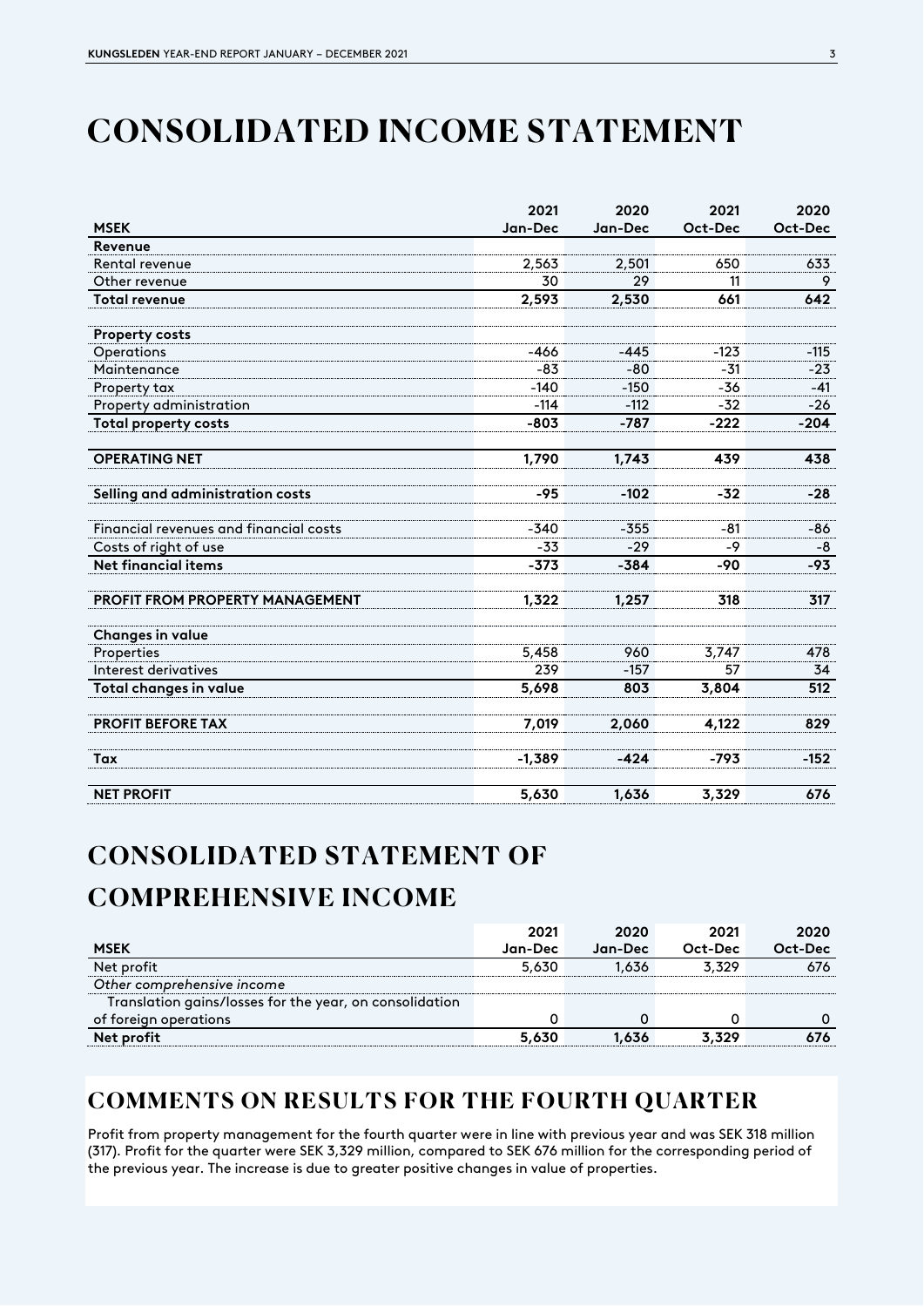### **PERFORMANCE ANALYSIS JANUARY-DECEMBER 2021**

#### **REVENUE**

Total revenue increased by SEK 63 million to SEK 2,593 million (2,530) in the year. In a like-for-like portfolio of investment properties, total revenue increased by SEK 75 million. The gains are explained by continued strong net leasing, successful renegotiation, and indexation. Kungsleden has had 13 consecutive quarters with positive net leasing. Adjusted for items affecting comparability from early cancellation, the revenue increase in like-for-like portfolio terms of investment properties was 4 per cent.

|                        | 2021  | 2020            |
|------------------------|-------|-----------------|
| <b>MSEK</b>            |       | Jan-Dec Jan-Dec |
| Stockholm              | 919   |                 |
| Gothenburg             | 302   | 285             |
| Malmö                  | 281   | 286             |
| Västerås               | 588   | 549             |
| Regional cities        | 349   |                 |
| Development properties | 124   | 136             |
| Total rental revenue   | 2,563 | 2,501           |
| Other revenue          | 30    |                 |
| Total revenue          |       |                 |

#### **RENTAL REVENUE**

Rental revenue per sq.m. on investment properties continued to increase during the fourth quarter, and on a rolling 12-month basis, was SEK 1,558 per sq.m., a 4 per cent increase during the previous year. This increase is the outcome of successful new leasing and renegotiation work.

#### **PROGRESS OF RENTAL REVENUE**

|                               | 2021            | 2020  |
|-------------------------------|-----------------|-------|
| <b>MSEK</b>                   | Jan-Dec Jan-Dec |       |
| Like-for-like portfolio terms |                 |       |
| (investment properties)       | 2,435           | 2,360 |
| Development properties        | 124             | 136   |
| Acquired properties           |                 |       |
| Divested properties           |                 |       |
| Total rental revenue          | 2,563           | 2,501 |

#### **AVERAGE RENT, INVESTMENT PROPERTIES**

| SEK per sq.m. |       | Jan-Dec 2021   Jan-Dec 2020 |
|---------------|-------|-----------------------------|
| Office        | 1.963 | 1873                        |
| Industrial/   |       |                             |
| Warehouse     | 973   |                             |
| Retail        | 1.207 | 1.181                       |
| Average       | 1.558 | 1.506                       |

#### **PROPERTY COSTS**

Total property costs decreased with SEK 16 million to SEK 803 million (787). In like-for-like portfolio terms of investment properties the increase was SEK 13 million, which is due to an increased cost of utilities.

#### **PROGRESS OF PROPERTY COSTS**

|                               | 2021 | 2020            |
|-------------------------------|------|-----------------|
| <b>MSEK</b>                   |      | Jan-Dec Jan-Dec |
| Like-for-like portfolio terms |      |                 |
| (investment properties)       | 738  | 725             |
| Development properties        |      |                 |
| Acquired properties           |      |                 |
| Divested properties           |      |                 |
| Total property costs          | 8N3  |                 |

#### **PROPERTY COSTS, INVESTMENT PROPERTIES JAN- DEC 2021**

|                                |     | Industrial/      |        |       |
|--------------------------------|-----|------------------|--------|-------|
| SEK per sq.m.                  |     | Office Warehouse | Retail | Total |
| Operation                      | 272 | 205              | 188    | 242   |
| Maintenance                    | 51  | 33               | 52     |       |
| Property tax                   |     | フフ               | 76     | 73    |
| Direct property<br>costs       | 491 | 260              | 316    |       |
| Property<br>administration     | 74  | 37               | 46     | 59    |
| Total                          |     |                  | 362    |       |
| Property costs<br>Jan-Dec 2020 |     | 273              | 350    |       |

#### **OPERATING NET**

Operating net increased by SEK 47 million to SEK 1,790 million (1,743) in the year. In like-for-like portfolio terms of investment properties, operating net increased by SEK 61 million. After adjusting for items affecting comparability, the operating net increase in like-for-like portfolio terms was 3 per cent.

#### **SELLING AND ADMINISTRATION COSTS**

Selling and administration costs was SEK 95 million (102). The decrease is due to lower personnel costs.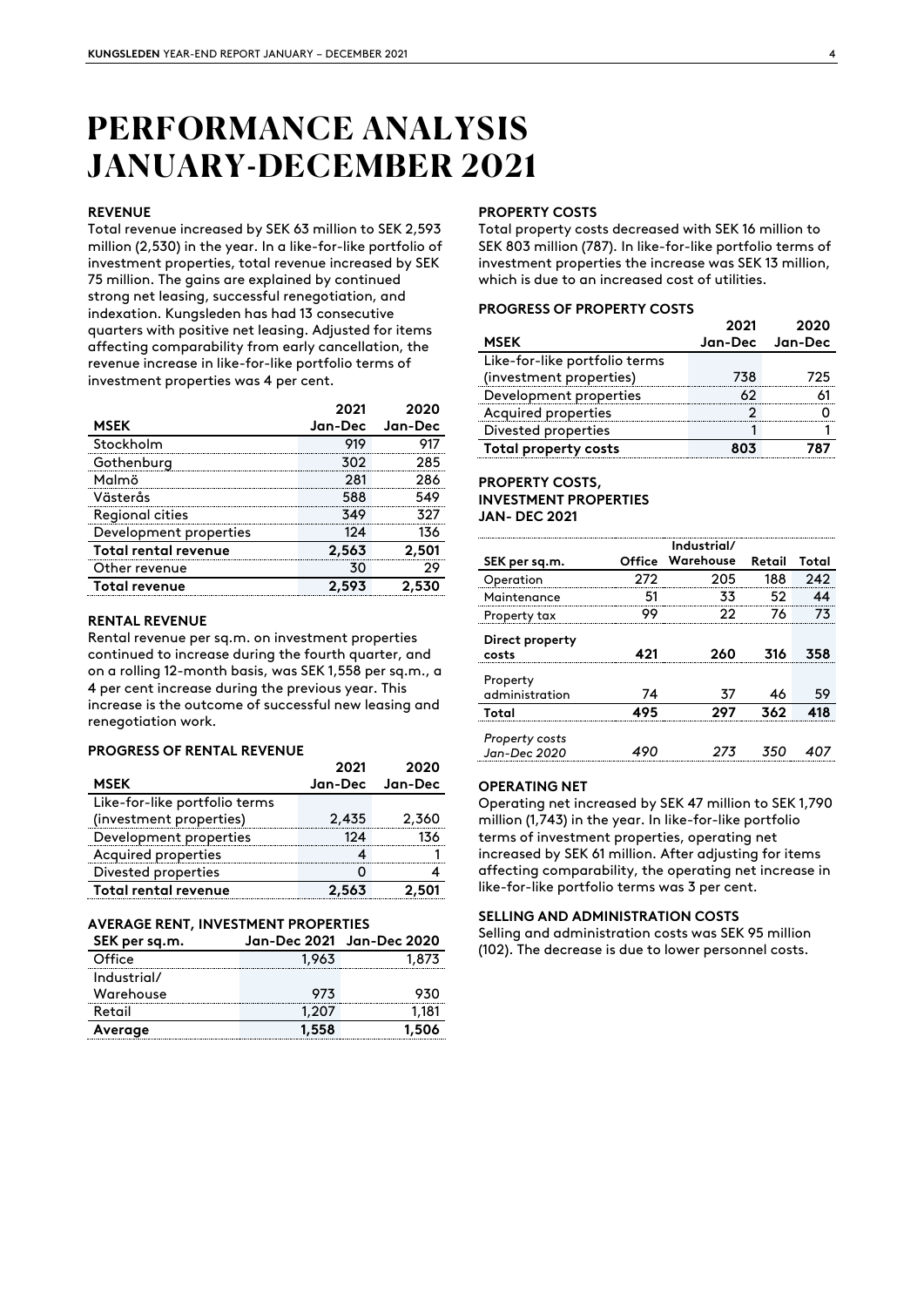#### **NET FINANCIAL ITEMS**

Net financial items were SEK -373 million (-384), the decrease is due to a lower average interest rate on borrowing, 3-month Stibor being lower than in the corresponding period of the previous year, and interest costs related to projects of SEK 12 million being capitalized in the period. The loan portfolio was larger in 2021 than in the corresponding period of 2020, which reduces the decrease of net financial items.

| <b>MSEK</b>                 | 2021 | 2020<br>Jan-Dec Jan-Dec |
|-----------------------------|------|-------------------------|
| Financial revenue           |      |                         |
| Interest expenses           | -316 |                         |
| One-off items related to    |      |                         |
| repurchases of bonds        |      |                         |
| Other financial costs       | -31  |                         |
| Capitalized borrowing costs | 12   |                         |
| Costs of right of use       | -33  |                         |
| Net financial items         |      |                         |

#### **CHANGES IN VALUE ON PROPERTIES**

The trend of high demand for offices, warehouse, industrial and logistics continued in 2021. The unrealised increase in value on the property portfolio was SEK 5,441 million (948), which corresponds to 13.4 per cent. This increase in value is due both to a downturn in the average required yield of 43 basis points, increased operating nets, profits from completed projects and increased values on building rights. By the end of the period, the average required yield was 4.7 per cent, compared to 5.1 per cent at the beginning of the period. The realised changes in value amounted to SEK 18 million (11) and are relatable to divestments of generation permits in Finnslätten and from transactions from previous year.

#### **UNREALISED CHANGES IN VALUE ON PROPERTIES**

|                                       | 2021    |
|---------------------------------------|---------|
| <b>MSEK</b>                           | Jan-Dec |
| Change in yield requirements          | 3.441   |
| Change in operating net               | 1.468   |
| Changed assumptions of investments    |         |
| and other factors affecting the value | 532     |
| Total                                 |         |

#### **CHANGES IN VALUE ON INTEREST RATE DERIVATIVES**

The changes in value on financial instruments was positive of SEK 239 million (-157), a consequence of interest rates on longer maturities increasing in the period.

#### **TAX**

The total tax expense in the year was SEK 1,389 million (424) of which SEK 2 million (0) is current tax. When applying 20.6 per cent tax, the total tax expense is SEK 1,446 million, a difference of SEK 57 million. The difference is due to SEK 28 million deferred tax assets regarding value changes on properties and SEK 14 million as a positive tax effect from property divestments.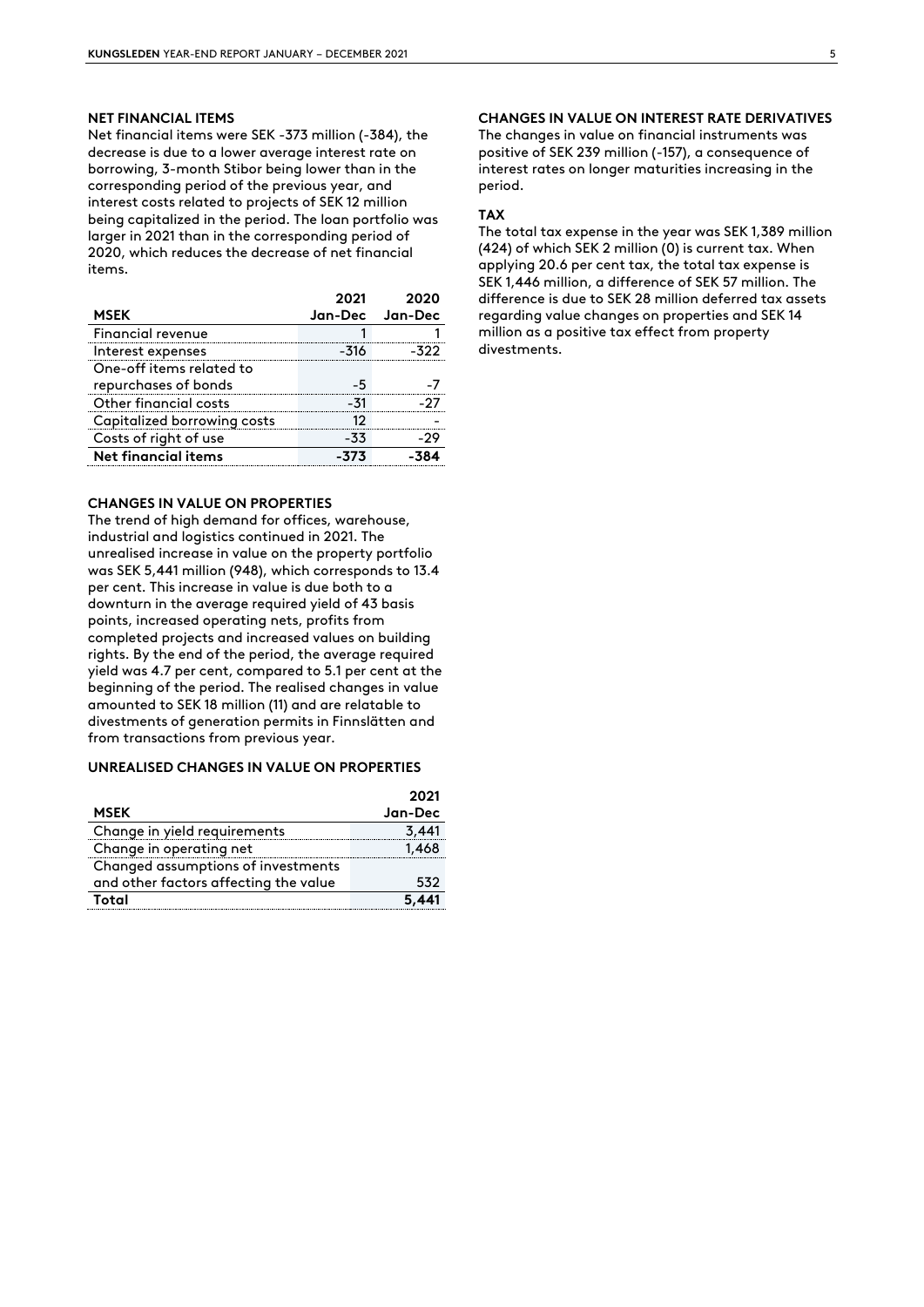## **CONSOLIDATED STATEMENT OF FINANCIAL POSITION**

| <b>MSEK</b>                                                                                                                            | 31 Dec 2021    | 31 Dec 2020       |
|----------------------------------------------------------------------------------------------------------------------------------------|----------------|-------------------|
| <b>ASSETS</b>                                                                                                                          |                |                   |
| Non-current assets                                                                                                                     |                |                   |
| Intangible assets                                                                                                                      | 11             | $12 \overline{ }$ |
| Properties                                                                                                                             | 47,258         | 40,718            |
| Assets of right of use <sup>1</sup>                                                                                                    | 625            | 828               |
| Equipment                                                                                                                              | 3              | 3                 |
| Other long-term receivables                                                                                                            | $\overline{2}$ | $\overline{2}$    |
| <b>Total non-current assets</b>                                                                                                        | 47,898         | 41,564            |
| <b>Current assets</b>                                                                                                                  |                |                   |
| <b>Current receivables</b>                                                                                                             | 373            | 281               |
| <b>Derivatives</b>                                                                                                                     | 110            | 8                 |
| Cash and bank balances                                                                                                                 | 474            | 685               |
| <b>Total current assets</b>                                                                                                            | 956            | 974               |
| <b>TOTAL ASSETS</b>                                                                                                                    | 48,854         | 42,538            |
| <b>EQUITY AND LIABILITIES</b>                                                                                                          |                |                   |
| <b>Equity</b>                                                                                                                          | 23,287         | 18,500            |
| <b>Non-current liabilities</b>                                                                                                         |                |                   |
| Liabilities to credit institutions                                                                                                     | 9,276          | 9,013             |
| Other interest-bearing liabilities                                                                                                     | 6,006          | 8,346             |
| Liabilities of right of use <sup>1</sup>                                                                                               | 618            | 819               |
| Derivatives                                                                                                                            | 53             | 258               |
| Deferred tax liability                                                                                                                 | 4,288          | 2,910             |
| Provisions                                                                                                                             | 3              | 9                 |
| <b>Total non-current liabilities</b>                                                                                                   | 20,245         | 21,355            |
| <b>Current liabilities</b>                                                                                                             |                |                   |
| Liabilities to credit institutions                                                                                                     |                |                   |
| Other interest-bearing liabilities                                                                                                     | 4,359          | 1,670             |
| Liabilities of right of use <sup>1</sup>                                                                                               | 7              | 9                 |
| <b>Other liabilities</b>                                                                                                               | 957            | 1,004             |
| <b>Total current liabilities</b>                                                                                                       | 5,323          | 2,684             |
| <b>TOTAL EQUITY AND LIABILITIES</b>                                                                                                    | 48,854         | 42,538            |
| 1. Revised assessment for measuring lease liabilities for site leasehold rights is made as of Q2 2021. Further information on page 13. |                |                   |

## **GROUP CHANGES IN EQUITY**

| <b>MSEK</b>                         | 31 Dec 2021 | 31 Dec 2020 |
|-------------------------------------|-------------|-------------|
| Equity at beginning of period       | 18.500      | 17,488      |
| Repurchase of treasury shares       | $-241$      | $-57$       |
| Dividend                            | -602        | -567        |
| Comprehensive income for the period | 5.630       | 1.636       |
| Equity at end of period             | 23,287      | 18,500      |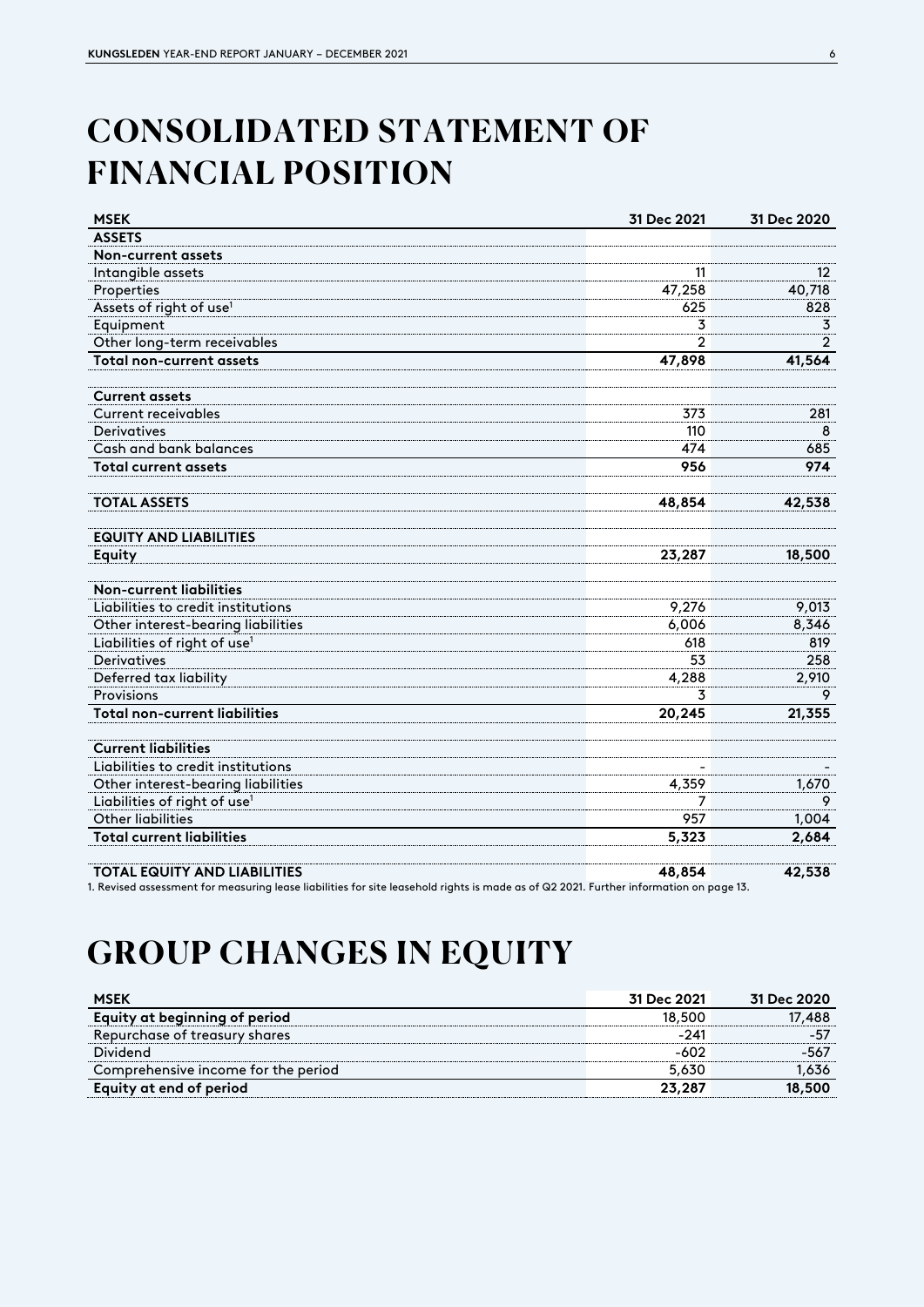### **OUR PROPERTIES**

**Kungsleden wants to make it possible for people to have an inspiring working life in sustainable places. With our high-reaching sustainability ambitions, we develop and manage attractive and functional properties and clusters in desirable locations in selected Swedish growth locations, with Stockholm representing the main market.**



#### **PROGRESS OF PROPERTY PORTFOLIO JAN-DEC 2021**

|                               |            | Investment Development |        |
|-------------------------------|------------|------------------------|--------|
| <b>MSEK</b>                   | properties | properties             | Total  |
| Properties at beginning       |            |                        |        |
| of period                     | 37,715     | 3,003                  | 40,718 |
| Reclassification <sup>1</sup> | $-221$     | 221                    |        |
| Acquisitions, completed       |            |                        |        |
| Investments                   | 870        | 428                    | 1,307  |
| Divestments, completed        | -196       | -16                    | -212   |
| Unrealised changes in         |            |                        |        |
| value                         | 4,964      | 477                    | 5,441  |
| Properties at end of          |            |                        |        |
| period                        | 43,141     | 4.117                  | 47,258 |

1. Investment property reclassified to development property

#### **ACQUISITIONS, DIVESTMENTS, ACCESSED PROPERTIES AND CLOSED DIVESTMENTS**

In the quarter, Kungsleden closed the divestments of the properties Mölndal Stiernhielm 16 and Norrköping Oxelbergen 1:5 and accessed the property Västerås Effekten 13.

#### **KEY RATIOS BY GEOGRAPHY**

| As of 31 December 2021   |           | Stockholm Gothenburg |       | Malmö Västerås | Regional      | cities Total | Development Total<br>properties | Kungsleden |
|--------------------------|-----------|----------------------|-------|----------------|---------------|--------------|---------------------------------|------------|
| No. of properties        | 49        | 41                   | 41    | 16             | 45            | 192          | 16                              | 208        |
| Leasable area, 000 sq.m. | 504       | 258                  | 225   | 450            | 320           | 1,756        | 242                             | 1,999      |
| Book value, MSEK         | 19,685    | 4,959                | 4,987 | 8,166          | 5,345         | 43,141       | 4,117                           | 47,258     |
| Occupancy rate, %        | 90.8      | 95.5                 | 91.7  | 95.3           | 93.6          | 92.9         | 61.6                            | 90.4       |
| Property yield, %        | 3.7       | 4.7                  | 4.3   | 5.0            | 5.0           | 4.3          | 1.9                             | 4.1        |
| 2021                     |           |                      |       |                | Regional      |              | Development Total               |            |
| Jan-Dec                  | Stockholm | Gothenburg           | Malmö | Västerås       | <b>cities</b> | Total        | properties                      | Kungsleden |
| Rental value, MSEK       | 1.022     | 317                  | 307   | 619            | 374           | 2,639        | 212                             | 2,851      |
| Rental revenue, MSEK     | 919       | 302                  | 281   | 588            | 349           | 2,439        | 124                             | 2,563      |
| Operating net, MSEK      | 678       | 218                  | 199   | 386            | 241           | 1,722        | 68                              | 1,790      |
| Surplus ratio, %         | 73.8      | 72.1                 | 70.8  | 65.6           | 69.0          | 70.6         | 55.1                            | 69.8       |
|                          |           |                      |       |                |               |              |                                 |            |

**INVESTMENT PROPERTIES**

#### **KEY RATIOS BY CATEGORY**

| <b>INVESTMENT PROPERTIES</b> |               |             |        |             |              |                   |            |  |
|------------------------------|---------------|-------------|--------|-------------|--------------|-------------------|------------|--|
|                              |               | Industrial/ |        |             |              | Development Total |            |  |
| As of 31 December 2021       | <b>Office</b> | Warehouse   | Retail | Other Total |              | properties        | Kungsleden |  |
| No. of properties            | 92            | 62          | 28     | 10          | 192          | 16                | 208        |  |
| Leasable area, 000 sq.m.     | 979           | 565         | 131    | 81          | 1,756        | 242               | 1,999      |  |
| Book value, MSEK             | 31,446        | 7,030       | 2,114  |             | 2,552 43,141 | 4,117             | 47,258     |  |
| Occupancy rate, %            | 92.0          | 95.8        | 93.8   | 93.1        | 92.9         | 61.6              | 90.4       |  |
| Property yield, %            | 4.0           | 5.4         | 4.9    | 3.9         | 4.3          | 1.9               | 4.1        |  |
| 2021                         |               | Industrial/ |        |             |              | Development Total |            |  |
| Jan-Dec                      | <b>Office</b> | Warehouse   | Retail | Other Total |              | properties        | Kungsleden |  |
| Rental value, MSEK           | 1,820         | 530         | 152    | 137         | 2,639        | 212               | 2,851      |  |
| Rental revenue, MSEK         | 1,667         | 503         | 141    | 128         | 2,439        | 124               | 2,563      |  |
| Operating net, MSEK          | 1.194         | 341         | 93     | 93          | 1,722        | 68                | 1,790      |  |
| Surplus ratio, %             | 71.6          | 67.9        | 66.3   | 72.9        | 70.6         | 55.1              | 69.8       |  |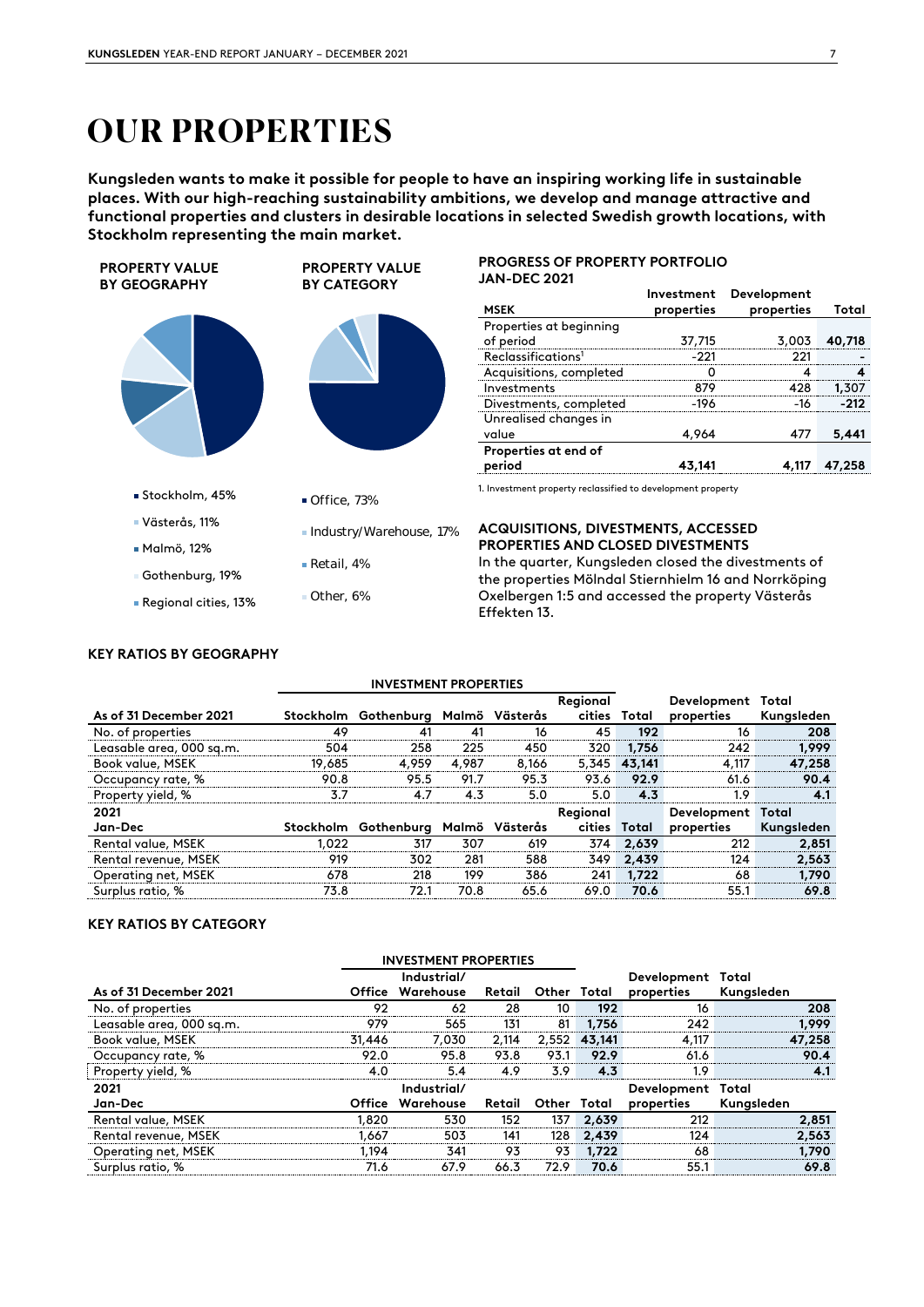### **FINANCING**

**Kungsleden has a strong financial position and a loan-to-value ratio that is still decreasing and has a high interest coverage ratio.**

#### **FUNDING ACTIVITIES**

A SEK 944 million bond loan was repaid on maturity in the fourth quarter. At the end of the year, Kungsleden had SEK 7,920 million of outstanding bonds in its MTN program, which has a framework of SEK 15 billion. Bond loans with a total nominal amount of SEK 3.1 billion mature in the first quarter of 2022 whereof SEK 840 million are repayments referring to the change of control of Kungsleden. After deducting for outstanding commercial paper of SEK 1,299 million, Kungsleden has a total of SEK 2,325 million in unused credit facilities with Swedish banks, including a SEK 250 million credit line, and closing cash in hand of SEK 474 million. These facilities are fully secured with direct real estate collateral.

#### **DEBT MATURITY AND FIXED INTEREST TERM**

Net financial items are a significant cost item in the income Statement, primarily affected by changes in the underlying market interest rate and lenders' required yields. Kungsleden endeavours to achieve a well-balanced debt maturity profile and fixed interest term to maintain stable and cost-efficient financial net for the long term.

#### **KEY RATIOS INTEREST-BEARING FINANCING**

|                                |        | 31 Dec 2021 31 Dec 2020 |
|--------------------------------|--------|-------------------------|
| Interest-bearing liabilities,  |        |                         |
| MSEK                           | 19,641 | 19,029                  |
| Outstanding bonds, MSEK        | 7,920  | 8,720                   |
| Outstanding commercial         |        |                         |
| papers, MSEK                   | 1,299  | 150                     |
| <b>Bank credits, MSEK</b>      | 10,422 | 10,159                  |
| Cash and bank balances,        |        |                         |
| <b>MSEK</b>                    | 474    | 685                     |
| Unutilised credits, MSEK       | 2,900  | 2,600                   |
| Unsecured debts, %             | 32     | 33                      |
| Secured debt/property value,   |        |                         |
| %                              | 22     | 25                      |
| Secured debt/total assets, %   | 21     | 24                      |
| LTV (loan-to-value) ratio, %   | 40.6   | 45.0                    |
| Interest coverage ratio,       |        |                         |
| multiple                       | 4.5    | 4.5                     |
| Net liability/EBITDA, multiple | 11.7   | 11.7                    |
| Debt maturity, years           | 3.4    | 3.8                     |
| Fixed interest term, years     | 3.0    | 3.7                     |
| Average interest rate, %       | 1.7    | 1.8                     |
| Market value interest rate     |        |                         |
| derivatives, MSEK              | 56     | -250                    |
| Credit rating <sup>1</sup>     | Baa3   | Baa3                    |
|                                |        |                         |

1. After Castellum's acquisition of Kungsleden the public rating of Kungsleden is ended. Castellum remains with their rating of Baa2 with stable outlook.

**Forward** 

#### **MATURITY STRUCTURE OF LOANS AND INTEREST RATE DERIVATIVES**

| As of 31<br>December 2021<br>(MSEK) | <b>Bank loans</b><br>and other<br>borrowings | <b>Bonds</b>             | <b>Unutilised</b><br>credits | Total<br>credit<br>facilities | Interest rate<br>derivatives | 1 VI WY 1 U<br>starting<br>interest rate<br>derivatives | Ave. interest<br>rate,<br>derivatives, % |
|-------------------------------------|----------------------------------------------|--------------------------|------------------------------|-------------------------------|------------------------------|---------------------------------------------------------|------------------------------------------|
| 2022                                | 1.299                                        | 3,060                    | 250                          | 4,609                         |                              |                                                         |                                          |
| 2023                                | 1,347                                        | 1,350                    | $\overline{\phantom{0}}$     | 2.697                         |                              |                                                         |                                          |
| 2024                                | 2.378                                        | 1,300                    | $\overline{\phantom{0}}$     | 3,678                         |                              |                                                         |                                          |
| 2025                                | 2.428                                        | 1,050                    | $2.900$ <sup>1</sup>         | 6,378                         | 1,500                        |                                                         | 0.1                                      |
| 2026                                | 630                                          | 450                      |                              | 1,080                         | 600 <sup>3</sup>             | 2.000 <sup>2</sup>                                      | 0.6                                      |
| 2027                                | 516                                          | 600                      |                              | 1,116                         |                              |                                                         |                                          |
| 2028                                |                                              | 110                      | $\overline{\phantom{0}}$     | 110                           | 1,600                        |                                                         | 0.2                                      |
| 2029                                | 1,701                                        | $\overline{\phantom{0}}$ |                              | 1,701                         |                              | 3,000 <sup>5</sup>                                      | 0.8                                      |
| 2030                                |                                              | $\overline{\phantom{0}}$ | $\overline{\phantom{0}}$     | -                             | -                            |                                                         |                                          |
| 2031                                | 1,423                                        | $\overline{\phantom{a}}$ | $\overline{\phantom{a}}$     | 1.423                         |                              |                                                         |                                          |
| Total                               | 11,721                                       | 7,920                    | 3,150                        | 22,791                        | 3,700                        | 5,000                                                   |                                          |

1. Whereof SEK 1,299 million is back-up for issued commercial papers

2. Starts in December 2022 and June 2023<br>3. Whereof SEK -850 million is receiver swaps which transfers bonds with fixed interest rate to floating interest rate<br>4. Whereof SEK -400 million is receiver swaps which transfers

5. Starts in January 2023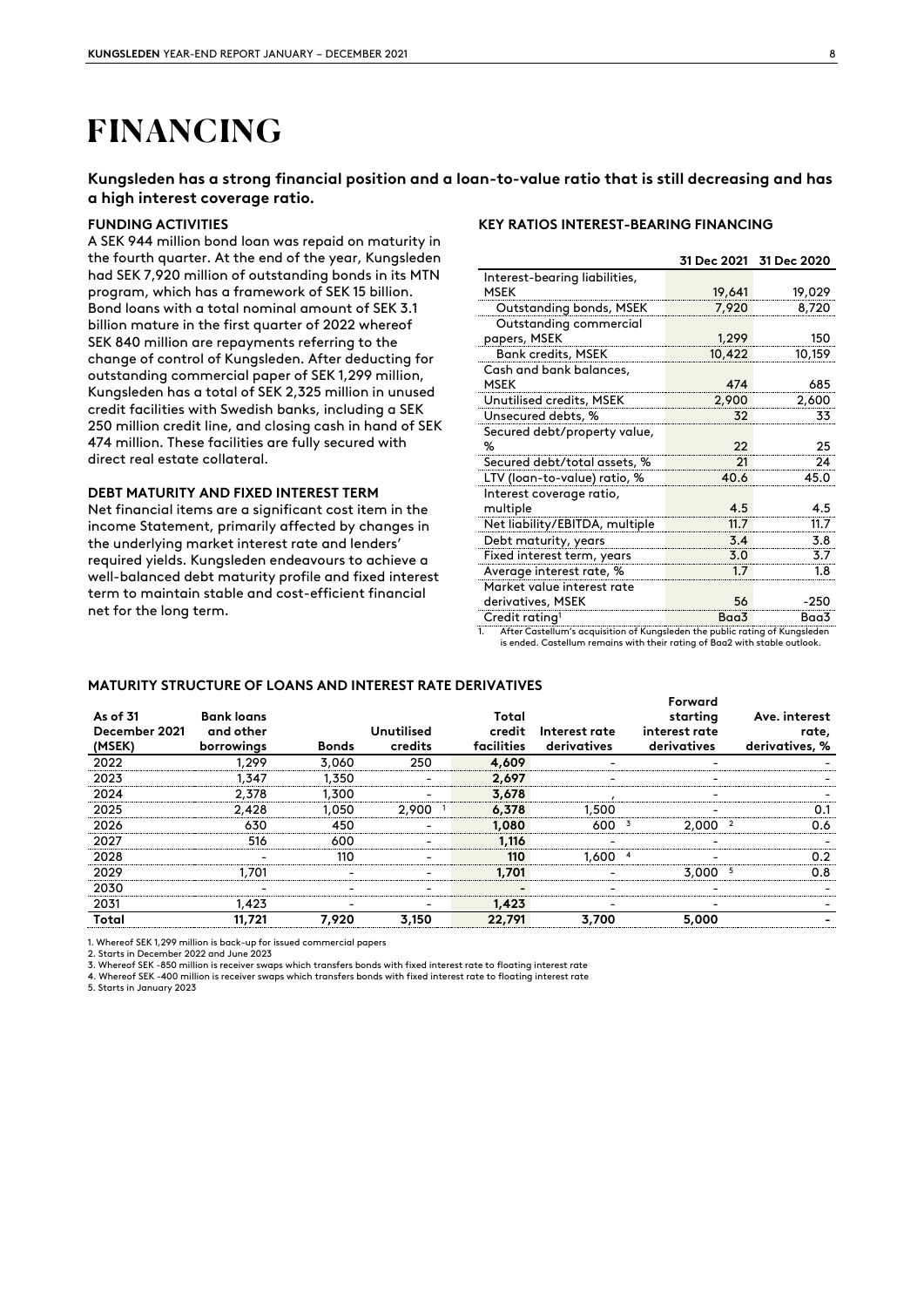### **GROUP CASH FLOW**

|                                                       | 2021     | 2020     | 2021    | 2020     |
|-------------------------------------------------------|----------|----------|---------|----------|
| <b>MSEK</b>                                           | Jan-Dec  | Jan-Dec  | Oct-Dec | Oct-Dec  |
| <b>OPERATIONS</b>                                     |          |          |         |          |
| Profit from property management                       | 1,322    | 1,257    | 318     | 317      |
| Adjustments for non-cash items                        | $-16$    | 17       | -7      | 7        |
| Tax paid                                              | 0        | 0        | 0       | 0        |
| Cash flow before changes in working capital           | 1,306    | 1,274    | 310     | 324      |
|                                                       |          |          |         |          |
| Changes in working capital                            | 6        | $-148$   | $-71$   | $-17$    |
| Cash flow after changes in working capital            | 1,312    | 1,125    | 239     | 307      |
|                                                       |          |          |         |          |
| <b>INVESTING ACTIVITIES</b>                           |          |          |         |          |
| Investments in current properties                     | $-1,307$ | $-1,395$ | -439    | $-376$   |
| Acquisition of properties                             | -4       | -82      | -4      | $-1$     |
| Divestment of properties                              | 219      | 32       | 111     | 13       |
| Other intangible and tangible assets, net             | $-1$     | -4       | 0       | $-1$     |
| Financial assets, net                                 | -67      | $-12$    | 0       | $-12$    |
| Cash flow from investing activities                   | $-1,160$ | $-1,460$ | $-331$  | $-377$   |
|                                                       |          |          |         |          |
| <b>FINANCING ACTIVITIES</b>                           |          |          |         |          |
| Dividend                                              | $-735$   | $-415$   | $-151$  | $-284$   |
| Repayment of loans                                    | $-3,109$ | $-1,860$ | -964    | $-170$   |
| New loans                                             | 3,721    | 3,000    | 599     | 301      |
| Repurchase of treasury shares                         | $-242$   | $-57$    | 0       | $-57$    |
| Cash flow from financing activities                   | $-364$   | 667      | $-515$  | $-211$   |
|                                                       |          |          |         |          |
| <b>CASH FLOW FOR THE PERIOD</b>                       | $-212$   | 332      | $-607$  | $-280$   |
| Cash and cash equivalents at beginning of period      | 685      | 353      | 1081    | 966      |
| Exchange rate difference in cash and cash equivalents | $\Omega$ | 0        | 0       | $\Omega$ |
| Cash and cash equivalents at end of period            | 474      | 685      | 474     | 685      |

#### **CASH FLOW AND LOAN-TO-VALUE RATIO**

Operating cash flow after changes in working capital was SEK 1,312 million. SEK 1,307 million was invested in existing properties and projects. In the fourth quarter the property Effekten 13 in Västerås was acquired and accessed. The purchase consideration was SEK 4 million. In the year Kungsleden vacated the properties Tändstiftet 2 and Fräsen 1 in Täby, near Stockholm, and also completed the sale of generation permits in Finnslätten, Västerås. Total purchase consideration for the closings was SEK 219 million. In the second quarter forward starting swaps of a total of SEK 67 million was closed. Kungsleden repurchased a total of SEK 242 million of treasury shares. A dividend of SEK 735 million was paid to shareholders, which was the second dividend payment for the financial year 2019 and three dividends for the financial year 2020. Liabilities increased by SEK 613 million, and because cash and bank balances decreased by SEK 212 million, net debt increased by SEK 824 million. The LTV (loanto-value) ratio decreased from 45.0 per cent at the beginning of the year to 40.6 per cent at the end of the year due to unrealised increases in value in the property portfolio. Total liquid funds available were SEK 2,325 million (3,386), including granted and available credit facilities, after deducting for back-up for outstanding commercial paper.

#### **CHANGE IN NET DEBT JANUARY–DECEMBER 2021**

| -18,343 MSEK | Opening net debt 1 January                                                 |
|--------------|----------------------------------------------------------------------------|
| 1,312 MSEK   | Cash flow from operating<br>activities after changes in working<br>capital |
| -1,307 MSEK  | Investments in existing properties                                         |
| $-4$ MSFK    | Acquistion of properties                                                   |
| 219 MSFK     | Divestment of properties                                                   |
| $-67$ MSFK   | Swap closing                                                               |
| $-242$ MSFK  | Repurchase of treasury shares                                              |
| $-735$ MSFK  | Dividend                                                                   |
| -19,167 MSEK | Net debt at end of period                                                  |
|              |                                                                            |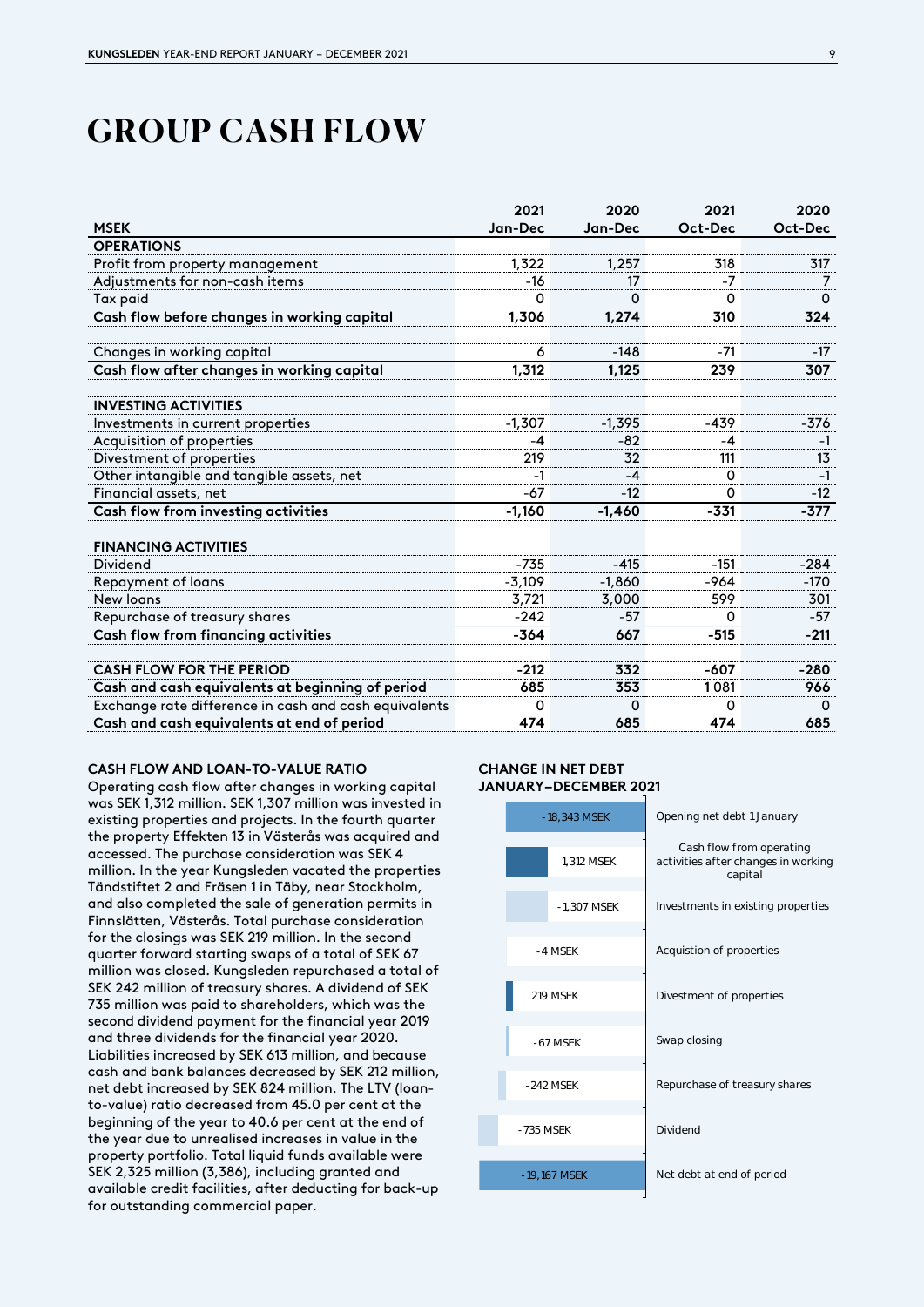## **SEGMENT REPORTING**

#### **JAN-DEC 2021<sup>1</sup>**

|                              |                          |                          |                          |                          | Regional                     | Development              |                          |          |
|------------------------------|--------------------------|--------------------------|--------------------------|--------------------------|------------------------------|--------------------------|--------------------------|----------|
| <b>MSEK</b>                  | Stockholm                | Gothenburg               | Malmö                    | Västerås                 | cities                       | properties               | Unallocated              | Total    |
| Revenue                      | 925                      | 304                      | 285                      | 598                      | 350                          | 131                      | $\overline{\phantom{a}}$ | 2,593    |
| Property costs               | $-247$                   | -86                      | -86                      | $-212$                   | $-109$                       | -63                      | $\overline{\phantom{a}}$ | -803     |
| Operating net                | 678                      | 218                      | 199                      | 386                      | 241                          | 68                       | -                        | 1,790    |
| Selling and                  |                          |                          |                          |                          |                              |                          |                          |          |
| administration costs         | $\overline{\phantom{a}}$ | $\overline{\phantom{a}}$ | $\overline{\phantom{0}}$ | $\overline{\phantom{a}}$ | $\overline{\phantom{a}}$     | $\overline{\phantom{0}}$ | $-95$                    | $-95$    |
| Net financial items          | -                        | $\overline{\phantom{a}}$ | -                        | -                        | $\qquad \qquad \blacksquare$ | $\overline{\phantom{a}}$ | $-373$                   | -373     |
| Profit from property         |                          |                          |                          |                          |                              |                          |                          |          |
| management                   | 678                      | 218                      | 199                      | 386                      | 241                          | 68                       | $-468$                   | 1,322    |
| <b>Changes in value</b>      |                          |                          |                          |                          |                              |                          |                          |          |
| Properties                   | 2,004                    | 552                      | 558                      | 797                      | 1,070                        | 477                      |                          | 5,458    |
| Interest rate derivatives    | -                        | $\overline{\phantom{0}}$ |                          |                          | -                            |                          | 239                      | 239      |
| <b>Profit before tax</b>     | 2,682                    | 770                      | 757                      | 1,183                    | 1,311                        | 545                      | $-229$                   | 7,019    |
| Tax                          | -                        | ٠                        |                          |                          | -                            |                          | $-1,387$                 | $-1,387$ |
| Net profit                   | 2,682                    | 770                      | 757                      | 1,183                    | 1,311                        | 545                      | $-1,616$                 | 5,632    |
| <b>Book value properties</b> | 19,685                   | 4,959                    | 4,987                    | 8,166                    | 5,345                        | 4,117                    | -                        | 47,258   |

#### **JAN-DEC 2020 1**

|                              |           |                          |                          |          | Regional                 | Development              |                          |        |
|------------------------------|-----------|--------------------------|--------------------------|----------|--------------------------|--------------------------|--------------------------|--------|
| <b>MSEK</b>                  | Stockholm | Gothenburg               | Malmö                    | Västerås | cities                   | properties               | Unallocated              | Total  |
| Revenue                      | 927       | 288                      | 286                      | 560      | 361                      | 108                      | -                        | 2,530  |
| Property costs               | -264      | -77                      | -86                      | $-194$   | $-117$                   | -48                      | $\overline{\phantom{a}}$ | -787   |
| Operating net                | 662       | 211                      | 200                      | 366      | 243                      | 60                       | ٠                        | 1,743  |
| Selling and                  |           |                          |                          |          |                          |                          |                          |        |
| administration costs         | -         | $\overline{\phantom{a}}$ |                          |          | $\overline{\phantom{a}}$ |                          | $-102$                   | -102   |
| Net financial items          | -         | $\overline{\phantom{a}}$ | $\overline{\phantom{a}}$ |          | $\overline{\phantom{a}}$ | $\overline{\phantom{a}}$ | -384                     | $-384$ |
| Profit from property         |           |                          |                          |          |                          |                          |                          |        |
| management                   | 662       | 211                      | 200                      | 366      | 243                      | 60                       | $-486$                   | 1,257  |
| Changes in value             |           |                          |                          |          |                          |                          |                          |        |
| Properties                   | 416       | 89                       | 47                       | 334      | 76                       | $-2$                     | $\overline{\phantom{0}}$ | 960    |
| Interest rate derivatives    | -         | $\overline{\phantom{a}}$ | $\overline{\phantom{0}}$ |          | $\overline{\phantom{a}}$ | $\overline{\phantom{0}}$ | $-157$                   | $-157$ |
| Profit before tax            | 1,078     | 300                      | 247                      | 700      | 319                      | 58                       | $-643$                   | 2,060  |
| Tax                          | ٠         | -                        | -                        |          | -                        | -                        | $-424$                   | $-424$ |
| Net profit                   | 1,078     | 300                      | 247                      | 700      | 319                      | 58                       | $-1,067$                 | 1,636  |
| <b>Book value properties</b> | 17,343    | 4,300                    | 4,374                    | 7,177    | 4,520                    | 3,003                    |                          | 40,718 |

1. 1. Which properties are included in the category project properties varies over time (see page 14 for definitions).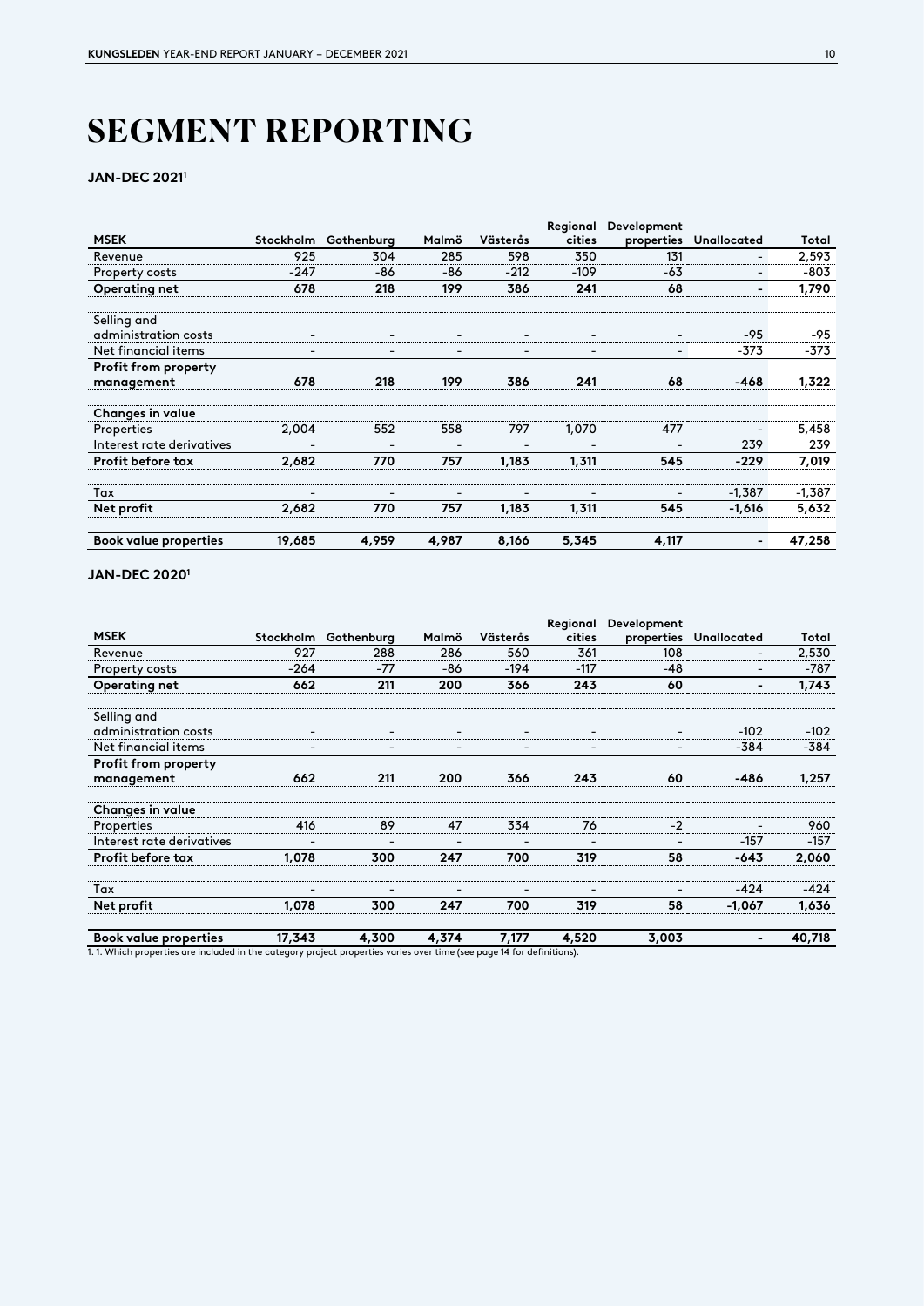## **KEY RATIOS**

|                                                   | 2021    | 2020  | 2021                    | 2020 |
|---------------------------------------------------|---------|-------|-------------------------|------|
|                                                   | Jan-Dec |       | Jan-Dec Oct-Dec Oct-Dec |      |
| <b>Property related key ratios</b>                |         |       |                         |      |
| Property yield, %                                 | 4.1     | 4.4   | 3.9                     | 4.3  |
| Occupancy rate, %                                 | 90.4    | 90.7  | 90.4                    | 90.7 |
| Surplus ratio, %                                  | 69.8    | 69.7  | 67.5                    | 69.2 |
| Actuals investment properties                     |         |       |                         |      |
| Property yield investment properties, %           | 4.3     | 4.6   | 4.1                     | 4.5  |
| Occupancy rate investment properties, %           | 92.9    | 92.9  | 92.9                    | 92.9 |
| Vacancy rate                                      |         |       |                         |      |
| investment properties, %                          | 7.1     | 7.1   | 7.1                     | 7.1  |
| Surplus ratio investment properties, %            | 70.6    | 70.1  | 68.4                    | 69.2 |
| Average rent investment properties,               |         |       |                         |      |
| $SEK/sq.m.$ <sup>1</sup>                          | 1,558   | 1,506 |                         |      |
| Property costs investment properties, SEK/sq.m. 1 | 418     | 407   |                         |      |
| <b>Financial key ratios</b>                       |         |       |                         |      |
| Return on total assets, %                         | 3.7     | 4.0   | 3.5                     | 4.0  |
| Return on equity, %                               | 27.0    | 9.1   | 61.6                    | 14.6 |
| Interest coverage ratio, multiple                 | 4.9     | 4.5   | 4.9                     | 4.7  |
| Equity ratio, %                                   | 47.7    | 43.5  |                         |      |
| LTV (loan-to-value) ratio, %                      | 40.6    | 45.0  |                         |      |
|                                                   |         |       |                         |      |

1. Average rent and property costs SEK per sq.m. are based on 12-months rolling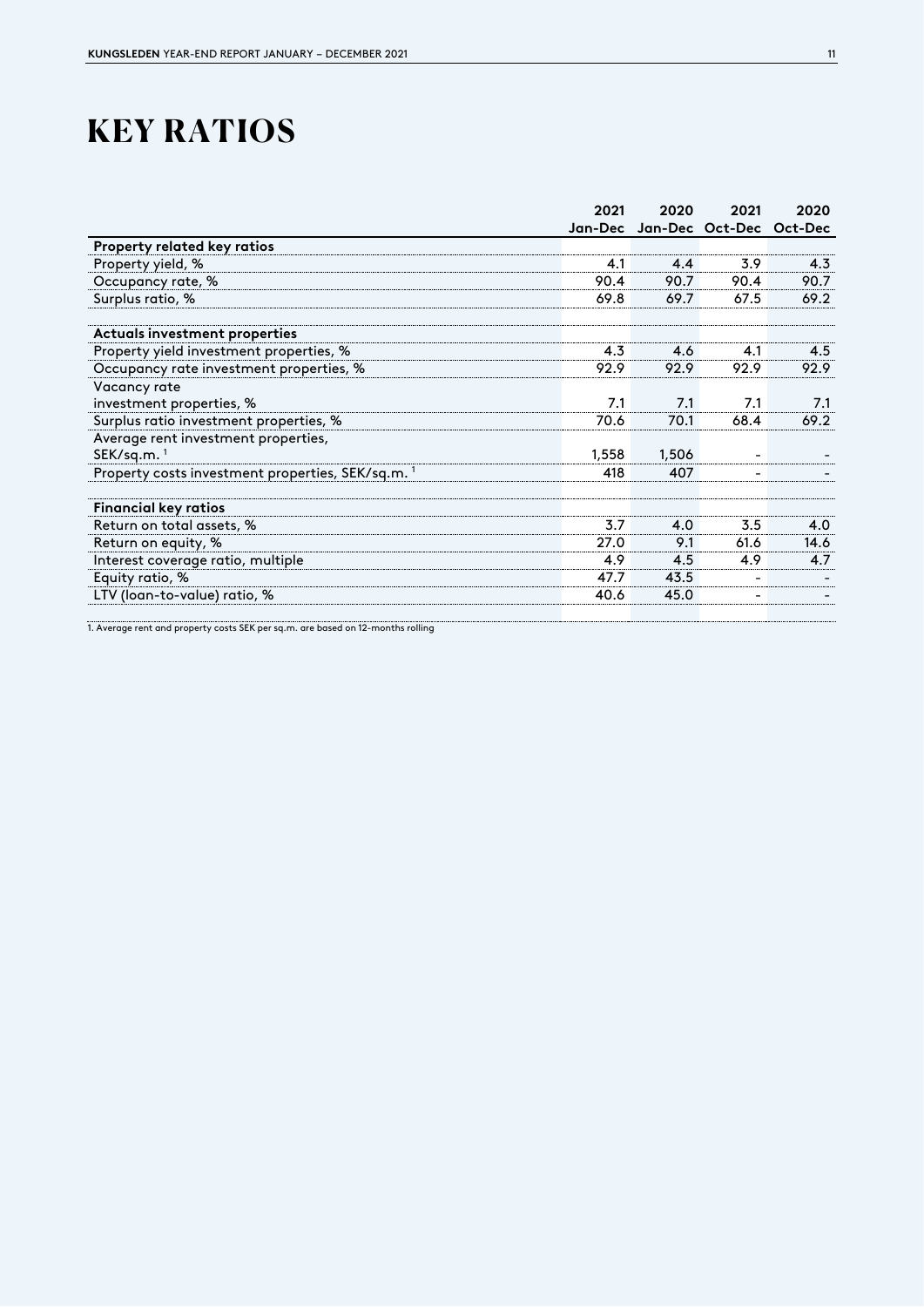## **PARENT COMPANY**

#### **INCOME STATEMENT IN SUMMARY**

|                                | 2021    | 2020    | 2021    | 2020    |
|--------------------------------|---------|---------|---------|---------|
| <b>MSEK</b>                    | Jan-Dec | Jan-Dec | Oct-Dec | Oct-Dec |
| Intra-group revenue            | Ω       | Ω       | Ω       | O       |
| Administration costs           | -38     | -37     | $-13$   | -10     |
| <b>Operating profit (loss)</b> | $-38$   | -37     | -13     | $-10$   |
| Profit from financial items    | 3,225   | 937     | 1.961   | 367     |
| <b>Profit before tax</b>       | 3,187   | 901     | 1,949   | 358     |
| Tax                            | -70     | 30      | 40      | 58      |
| Net profit                     | 3,117   | 930     | 1,989   | 415     |
|                                |         |         |         |         |

#### **BALANCE SHEET IN SUMMARY**

| <b>MSEK</b>                         | 31 Dec 2021 | 31 Dec 2021 |  |
|-------------------------------------|-------------|-------------|--|
| <b>ASSETS</b>                       |             |             |  |
| Shares in group companies           | 4,622       | 3,068       |  |
| Receivables from group companies    | 17,718      | 17,429      |  |
| Other receivables                   | 181         | 233         |  |
| Cash and cash equivalents           | 472         | 684         |  |
| <b>TOTAL ASSETS</b>                 | 22,993      | 21,414      |  |
| <b>EQUITY AND LIABILITIES</b>       |             |             |  |
| Equity                              | 10,495      | 8,222       |  |
| Non-current liabilities             | 4,915       | 7,460       |  |
| Liabilities to group companies      | 3,021       | 3,731       |  |
| <b>Other liabilities</b>            | 4,562       | 2,001       |  |
| <b>TOTAL EQUITY AND LIABILITIES</b> | 22,993      | 21,414      |  |

### **OTHER INFORMATION**

#### **RISKS AND UNCERTAINTIES**

Kungsleden's operations, results of operations and financial position are affected by a number of risk factors. These relate mainly to properties, tax and financing. More information on Kungsleden's risks and risk management is on pages 82-86 of the Annual Report for 2020.

#### **INFORMATION BASED ON FORECASTS**

Some of the items in this report are forecasts and actual outcomes may differ significantly. In addition to the factors that have been expressly commented on, other factors may also have a material impact on actual outcomes, such as economic growth, interest rates, financing terms, required yields on property assets and political decisions.

#### **ALTERNATIVE PERFORMANCE MEASURES**

Kungsleden applies European Securities and Markets Authority (ESMA) guidelines on alternative performance measures. According to these guidelines, an alternative performance measure is a financial metric of historical or future earnings performance, financial position, financial results or cash flows, which is not defined or stated in applicable rules for financial reporting (IFRS and the Swedish Annual Accounts Act).

#### **EVENTS AFTER REPORTING DATE**

No significant events have occurred after the reporting date.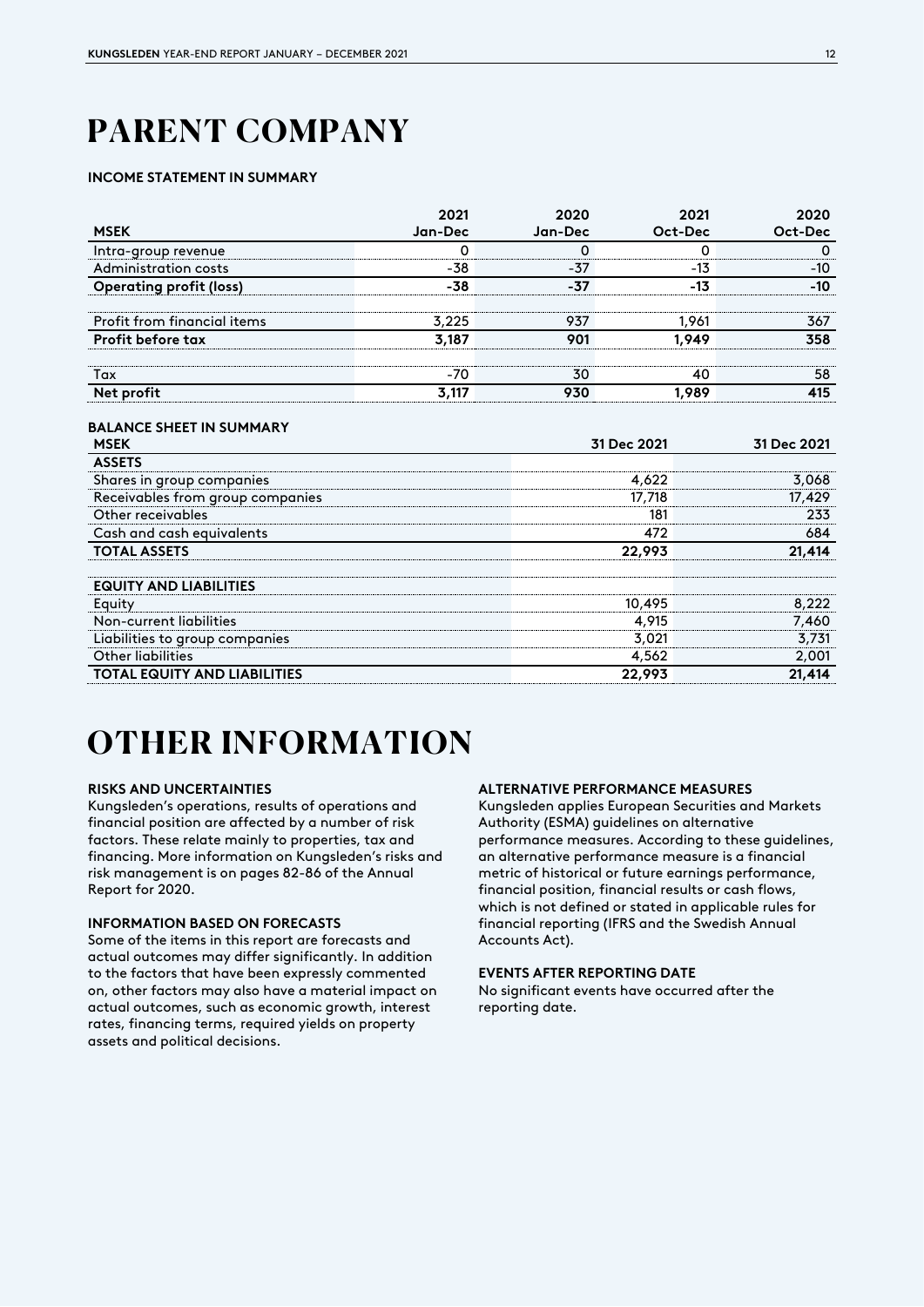## **ACCOUNTING POLICIES**

Kungsleden's consolidated accounts have been prepared in accordance with International Financial Reporting Standards (IFRS), issued by the International Accounting Standards Board (IASB) and interpretation statements from the International Financial Reporting Interpretations Committee (IFRIC) as endorsed by the EU. This Interim Report has been prepared in accordance with IAS 34 Interim Financial Reporting, and for the parent company in accordance with Chapter 9 of the Swedish Annual Accounts Act. Relevant provisions of the Swedish Annual Accounts Act and the Swedish Securities Markets Act have also been applied. The same accounting policies and measurement methods have been applied for the Group and parent company as in the most recent annual accounts. Apart from the accounting policies stated in the annual accounts for 2020. Apart from the financial statements and their associated notes, disclosures pursuant to IAS 34.16A have been made in other sections of this Interim Report. Preparation of this Interim Report requires management to make judgements and estimates, and to make assumptions that affect the application of accounting policies and the carrying amounts of assets, liabilities, revenue and expenses. Actual outcomes may differ from these estimates and judgements. The critical estimates made and sources of uncertainty in estimates are the same as in the most recent annual accounts.

#### **VALUATION OF PROPERTY PORTFOLIO**

Kungsleden internally appraises and values all its property portfolio quarterly, with classification at level 3 according to IFRS 13. The valuations are based on an analysis of cash flows involving an assessment of future earnings capacity and the market's required yield for each property. The internal valuations are the basis of reported book values. To quality-assure and verify internal valuations, external valuations are also conducted on parts of the portfolio each quarter**.** 

#### **VALUATION OF FINANCIAL ASSETS AND LIABILITIES**

Financial assets and liabilities recognised at amortised cost are measured initially at fair value with a supplement for transaction expenses. Accounts receivable and lease receivables are initially recognised at invoiced value. After first-time recognition, assets are measured according to the effective interest method.

Financial liabilities are recognised at amortised cost apart from derivatives and are initially measured at fair value including transaction expenses. After first-time recognition, they are measured at amortised cost according to the effective interest method. No significant difference is deemed to exist between book and fair values. Derivatives are recognised at fair value through profit or loss, and the Group does not apply hedge accounting. For derivatives, where Kungsleden holds a number of interest rate swaps, market valuations are conducted each quarter with classification at level 2.

#### **REVISED ASSESSMENT FOR MEASURING LEASE LIABILITIES FOR SITE-LEASEHOLD RIGHTS**

Since the adoption of IFRS 16, Kungsleden has judged that a ground rent interest rate of 3.25 per cent should apply as a general discount rate for all site-leasehold rights for measuring the lease liability. An individual assessment of the discount rate for each site-leasehold right has been made for Q2 2021. Individual assessments are based on required yields at the acquisition date, adjusted for major changes during the holding period. This revised assessment in Q2 means the lease liability and assets with right of use decrease by SEK 390 million.

#### **AMENDED ACCOUNTING POLICIES**

Kungsleden has amended its accounting policy for capitalising borrowing costs pursuant to IAS 23 effective 1 January 2021. Kungsleden did not previously use the scope exemptions of this Standard. Qualifying assets are assets that take significant time to complete for intended use or sale, which for the Group, are new production, extension and conversion projects. Because the Group's projects have increased gradually over recent years, the capitalisation of borrowing cost in their cost gives a fairer view of the investment. The application of the aforementioned accounting policy will not involve restatement of comparative figures, because borrowing costs related to projects were not of material amounts in previous years. The amended accounting policy only applies to the Group. In the parent company, borrowing costs are still expensed in the period they occur. Other accounting policies are unchanged since the annual accounts for 2020.

Stockholm 16 February 2022

| Rutger Arnhult<br>Chair of the Board<br>Kristina Månesköld<br>Board member | Jakob Mörndal<br>Board member<br>Ylva Sarby Westman<br><b>Chief Executive Officer</b> | Mariette Hilmersson<br>Board member |
|----------------------------------------------------------------------------|---------------------------------------------------------------------------------------|-------------------------------------|
|----------------------------------------------------------------------------|---------------------------------------------------------------------------------------|-------------------------------------|

This information is information that Kungsleden AB is obliged to make public pursuant to the EU Market Abuse Regulation. The information was submitted for publication, through the agency of the contact person set out below, at 7:55 a.m. CET on 16 February 2022.

Ylva Sarby Westman, CEO Kungsleden, tel: +46 (0)8-503 052 27

This Report has not been subject to review by the company's auditors. This document is a translation of a Swedish language original Report. In case of any discrepancy between the two versions, the original shall take the precedence.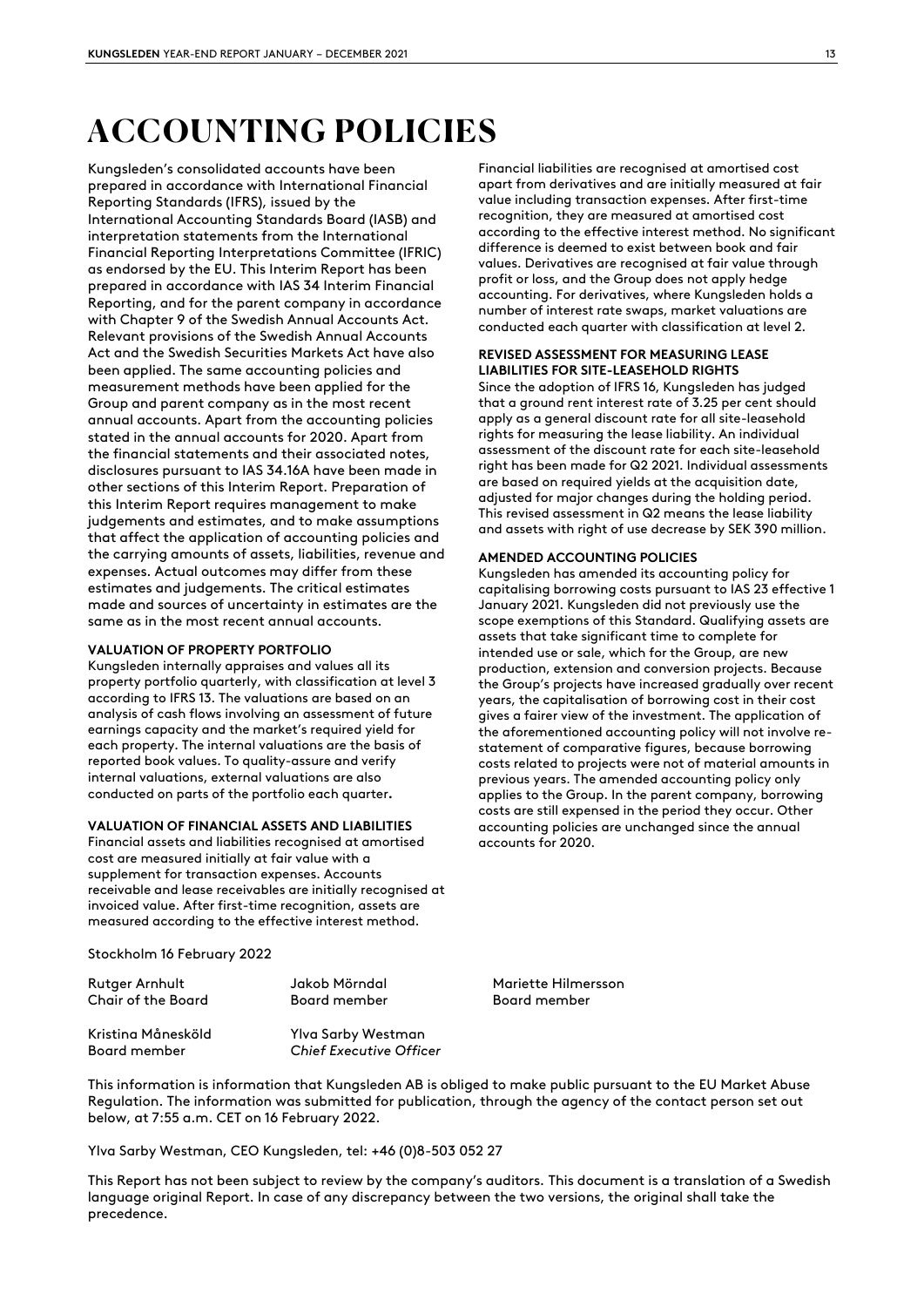## **DEFINITIONS**

#### **PROPERTY RELATED KEY RATIOS**

#### **AVERAGE RENT, SEK PER SQ.M.**

Rental revenues in relation to leasable area.

#### **CONTRACTED ANNUAL RENT**

Rent (excl. heating) plus a fixed additional supplement.

#### **LEASABLE AREA**

Leased area and leasable vacant area.

#### **LIKE-FOR-LIKE PORTFOLIO TERMS**

Refers to properties owned during the entire reporting period and the entire comparison period.

#### **OCCUPANCY RATE**

Calculated as rental revenue before deductions in relation to rental value.

#### **OTHER REVENUE**

Revenues which have no direct link to lease agreements.

#### **PROPERTY COSTS, SEK PER SQ.M.**

Property costs in relation to leasable area.

#### **PROPERTY YIELD**

Operating net in relation to average book value of properties. At year-end reporting, returns are converted to a fullyear basis. The average book value of properties is calculated as the sum of the opening and closing balances divided by two.

#### **RENTAL REVENUE**

Charged rents, rent surcharges and rental guarantees less rent discounts.

#### **RENTAL VALUE**

Rental revenue plus estimated market rent for vacant units.

#### **SURPLUS RATIO**

Operating net in relation to rental revenues.

#### **VACANCY RATE**

Estimated market rent for vacant areas in relation to rental value.

#### **FINANCIAL KEY RATIOS**

#### **AVERAGE INTEREST RATE**

The average interest rate is calculated by setting the interest costs from loans and interest rate swaps, the initial direct costs and the costs associated with unutilised credit lines in relation to the outstanding loan volume on the reporting date.

#### **EQUITY RATIO**

Equity including minority interests in relation to total assets.

#### **INTEREST COSTS**

Interest expenses and loan related costs such as arrangement fees etc.

#### **INTEREST COVERAGE RATIO**

Profit from property management excluding interest costs, in relation to interest costs.

#### **LTV (LOAN-TO-VALUE) RATIO**

Interest-bearing liabilities less cash and bank balances, and in relation to the book value of properties.

#### **RETURN ON EQUITY**

Net profit after tax for the last four quarters in relation to average equity for the five constituent periods. For individual quarters, returns are annualised and divided by average equity for the two constituent periods.

#### **RETURN ON TOTAL ASSETS**

Operating net and selling and administration costs in relation to average assets. At year-end reporting, returns are converted to a full-year basis. Average assets are calculated as the sum of the opening and closing balances divided by two.

#### **GLOSSARY**

#### **CATEGORY**

The properties' primary usage by area. The type of area that accounts for the largest share of total area determines how properties are classified. Accordingly, a property with 51 per cent office space is classified as an office property. The categories are Office, Industrial/Warehouse, Retail and Other.

#### **DEVELOPMENT PROPERTIES**

Properties with areas of vacant possession that are planned to be vacated, short-term leased or demolished to enable development. Individual properties are classified as development properties on a quarterly basis, which may affect comparisons between periods. If a property changes classification between development and investment property, the comparative period is not affected.

#### **INVESTMENT PROPERTIES**

The total property holding excluding development properties.

#### **MAINTENANCE**

Measures to maintain the property and its technical systems. Current and planned actions involving exchanges or renovation of building parts or technical systems. Also includes tenant improvements.

#### **PROPERTY COSTS**

The costs for electricity, heating, water, property management, cleaning, property administration, insurance and maintenance less invoiced supplement for operations and maintenance.

#### **SEGMENT**

Stockholm means Greater Stockholm, Gothenburg means Greater Gothenburg and Malmö means Greater Malmö.

#### **UNREALISED CHANGES IN VALUE**

Result of change in estimated market value of properties compared with the previous reporting period.

#### **ESMA GUIDELINES**

See additional information on page 12.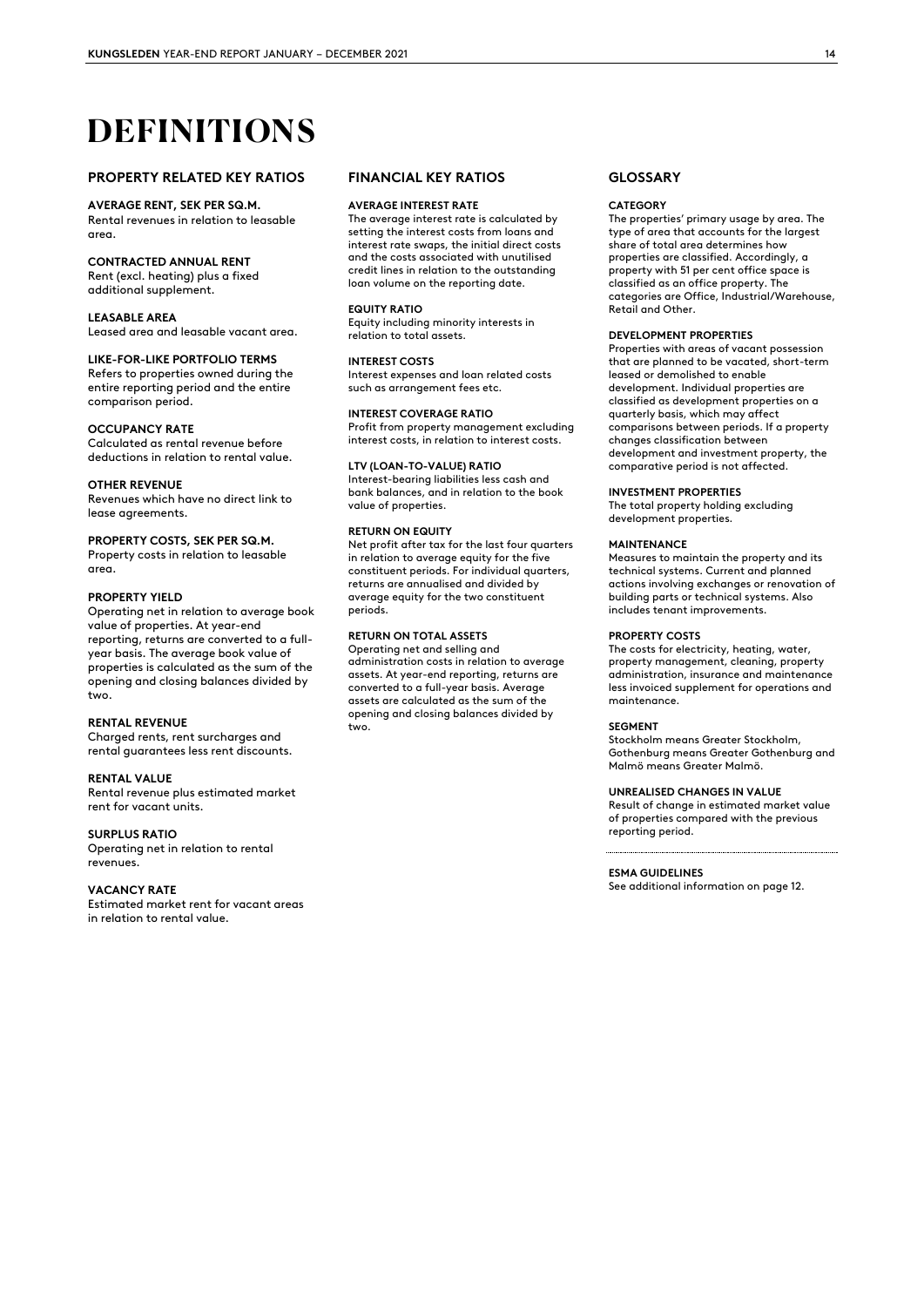## **FINANCIAL CALENDAR**

..................................

#### **AGM** 30 June 2022

**INTERIM REPORT JAN-JUN** 15 July 2022

The Annual Report for 2021 will be published on the company's website on 1 June 2022.

The report is also available at: https://www.kungsleden.se/en/investors/reports-andpresentations/<br>presentations/

#### **CONTACT**

**HEAD OFFICE** Hangövägen 20 Box 704 14 107 25 Stockholm +46 (0)8-503 052 00

**KUNGSLEDEN AB (PUBL)**  Corp ID No. 556545-1217 Reg office Stockholm

**YLVA SARBY WESTMAN** CEO +46 (0)8-503 052 27

KUNGSLEDEN.SE/EN/ For more information visit our website. Read and subscribe to press releases.

Also follow us on: